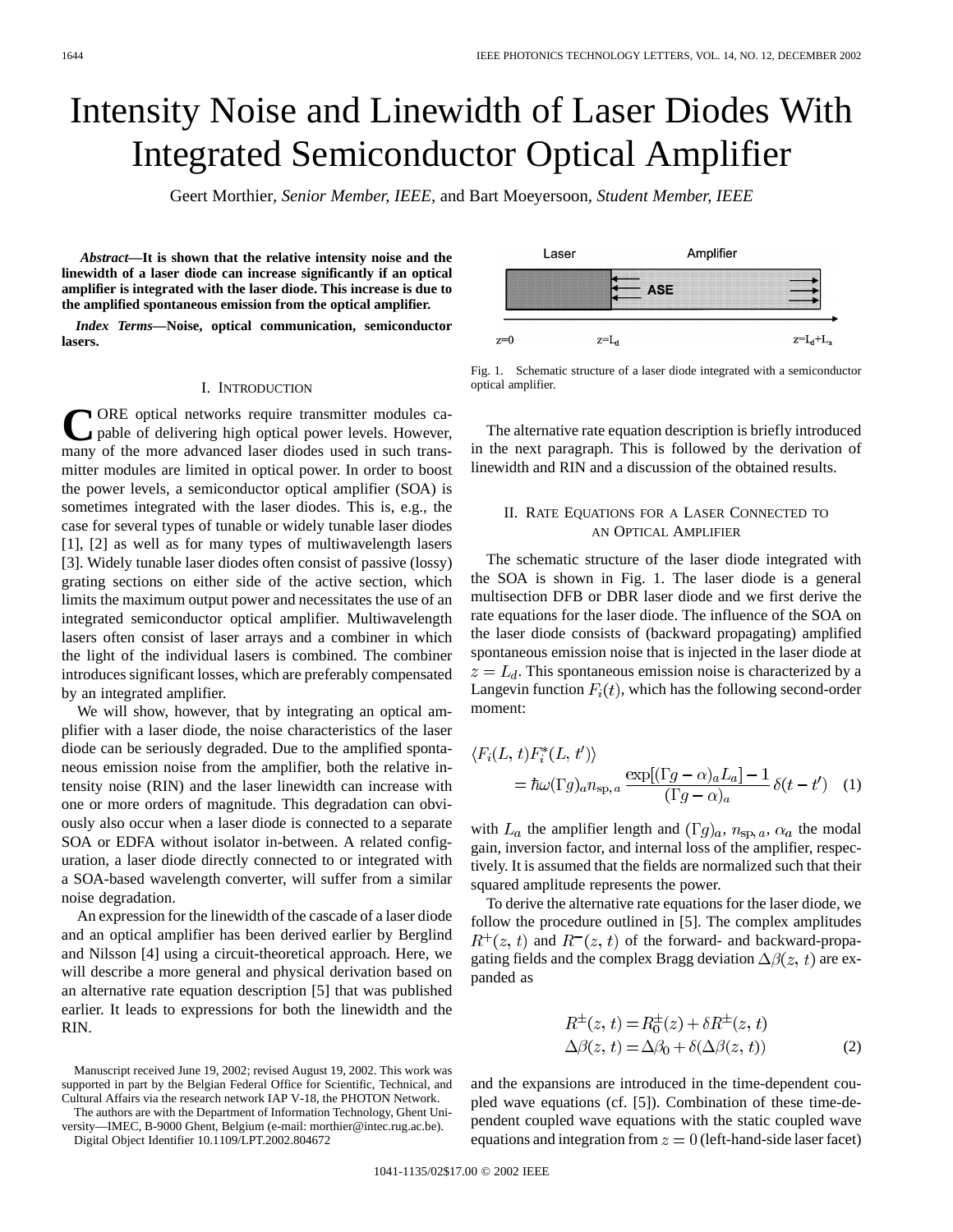to  $z = L_d$  (right-hand-side laser facet) yields the following equation:

$$
2\int_0^{L_d} \delta(\Delta\beta) R_0^+ R_0^- dz
$$
  
=  $\frac{j}{v_g} \frac{\partial}{\partial t} \left( \int_0^{L_d} (R_0^+ \delta R^- + R_0^- \delta R^+) dz \right)$   
 $- j \int_0^{L_d} (R_0^- F^+ + R_0^+ F^-) dz - t_2 R_0^+ (L_d) F_i(t)$  (3)

with  $t_2$  the field transmission of the right-hand-side facet. The second term on the right-hand side represents the spontaneous emission generated in the laser cavity. It is now assumed that the spatial profiles of  $\delta R^+$  and  $\delta R^-$  are the same as the spatial profiles of the static fields such that the following expansions [defining  $f(t)$ ] can be written

 $\delta R^{\pm}(z,\,t)=R^{\pm}_0(z)\left\{\sqrt{1+f(t)}-1\right\}$ 

and

$$
\delta S(z, t) = S_0(z)f(t) \tag{4}
$$

where  $S(z)$  is the photon density in the cavity. After introducing the longitudinal confinement factor  $\Gamma_z(z)$ , one then arrives at the general (complex) rate equation for  $f$ . If, for the sake of simplicity, the nonlinear gain is neglected and the carrier density expanded as  $N(z, t) = N_0(t) + N_1(t)[(S_0(z) - S_{av})/S_{av}]$ , with  $S_{\text{av}}$  the spatial average of  $S_0$ , one obtains

$$
j\frac{\partial\sqrt{1+f}}{\partial t} + v_g F_c - jv_g t \frac{R_0^+(L_d)F_i(t)}{2\int_0^{L_d} dz R_0^+ R_0^-}
$$
  
=  $\sqrt{1+f} \left\{ \Delta\omega + j\frac{1+j\alpha_H}{2} G_1'[\delta N_0 + \delta N_1(\chi - 1)] \right\}$  (5)

with  $G'_{l}$  the modal differential gain (per time unit) of the laser waveguide and  $\alpha_H$  the linewidth enhancement factor.  $\chi$  is a complex factor that describes the influence of spatial hole burning and is a function of the field distributions in the laser cavity only [5]. For future use, we denote the third term on the left-hand side as  $-jv_gF_{\text{inj}}$ . The second-order moment of  $v_q F_{\text{inj}}$  is given by

$$
\langle v_g F_{\rm inj}(t) F_{\rm inj}^*(t') v_g \rangle
$$
  
=  $(\Gamma g)_a n_{\rm sp, a} v_g \frac{A - 1}{\ln(A)} \frac{K_z}{S_{\rm av} V_{\rm act}}$   

$$
\times \left\{ \frac{|R_0^+(L_d)|^2 |t_2|^2}{\frac{1}{L_d} \int_0^{L_d} [|R_0^+|^2 + |R_0^-|^2] dz} \right\} \delta(t - t')
$$
(6)

with  $A$  the total (net) amplification of the SOA. The last factor of the right-hand side (i.e., the factor between  $\{\cdot\}$ ) is again a factor that depends on the laser structure only; it is the extraction efficiency from the right-hand-side facet (denoted further as  $\alpha_r L_d$ ) and is, for AR-coated lasers, generally very close to unity. The second-order moment of  $v_qF_c$  is given by

$$
\langle v_g F_c(t) F_c^*(t') v_g \rangle = (\Gamma g)_{t} n_{\rm sp,1} v_g \frac{K_z}{S_{\rm av} V_{\rm act}} \delta(t - t') \tag{7}
$$

with  $V_{\text{act}}$  the active layer volume and  $n_{sp, l}$  the inversion factor of the laser.  $K_z$  is the longitudinal Petermann factor [5]. The rate equation (5) has to be combined with the carrier density rate equations for the derivation of laser characteristics. We will not provide the derivation of the rate equations for  $N_0$  and  $N_1$ here and refer to [5].

## III. DERIVATION OF LINEWIDTH AND RELATIVE-INTENSITY NOISE

To simplify the derivation further, we neglect spatial hole burning from now on and assume that the carrier density in the laser cavity is uniform. We also ignore the shot noise term in the carrier density rate equation. This implies that our derivation of the RIN will only be valid at low or moderate power levels. The rate equation for  $N_0$  is

$$
\frac{dN_0}{dt} = \frac{J}{qd} - \frac{N_0}{\tau(N_0)} - G_1(N_0)S_{\text{av}} + S_{\text{av}}\text{Im}(2v_gF_c). \tag{8}
$$

The RIN can be derived from the small signal, frequency-dependent solutions, i.e., after Fourier transform of (8) and of the real and imaginary part of (5). We find [with  $(F\Omega)$  the Fourier transform of  $f(t)$ ]

$$
F(\Omega) \left\{ j\Omega \left( j\Omega + \frac{1}{\tau_d} + G'_l S_{\text{av}} \right) + G'_l G_l(N_0) S_{\text{av}} \right\}
$$

$$
= \left( j\Omega + \frac{1}{\tau_d} + G'_l S_{\text{av}} \right) \text{Re}(2v_g F_{\text{inj}})
$$

$$
- \left( j\Omega + \frac{1}{\tau_d} \right) \text{Im}(2v_g F_c) \tag{9}
$$

which gives for the RIN (RIN =  $\langle |F|^2 \rangle$ )

$$
|F(\Omega)|^2
$$

$$
= \frac{4\left|j\Omega + \frac{1}{\tau_d}\right|^2 G_l(N_0) n_{\rm sp,1}}{\left|\left\{j\Omega\left(j\Omega + \frac{1}{\tau_d} + G_l'S_{\rm av}\right) + G_l'G_l(N_0)S_{\rm av}\right\}\right|^2} \frac{K_z}{S_{\rm av}V_{\rm act}}
$$

$$
\times \left[1 + \frac{A - 1}{\ln(A)} \frac{L_a}{L_d} \frac{n_{\rm sp,a} \Gamma_a g_a}{n_{\rm sp,1} \Gamma_l g_l} \alpha_r L_d \frac{\left|j\Omega + \frac{1}{\tau_d} + G_l'S_{\rm av}\right|^2}{\left|j\Omega + \frac{1}{\tau_d}\right|^2}\right].
$$
(10)

It must emphasized that (10) gives the RIN as would be measured just outside the laser, e.g., at the left-hand-side facet of the chip  $(z = 0)$ . At the right-hand-side facet of the chip  $(z = 0)$  $L_d + L_a$ ), i.e., after the amplifier, the RIN that is measured is modified further by the beat noise between laser signal and the forward propagating ASE from the amplifier. This extra RIN has been described before and is usually negligible [6]. If furthermore the SOA is saturated, then the intensity noise from the right-hand-side laser facet will be suppressed in the SOA.

From a similar derivation, but assuming only low frequencies  $\Omega$ , one finds for the linewidth

$$
\Delta \nu = \frac{G_l n_{\rm sp,1} K_z}{4\pi S_{\rm av} V_{\rm act}}
$$

$$
\times (1 + \alpha_H^2) \left[ 1 + \frac{A - 1}{\ln(A)} \frac{L_a}{L_d} \frac{n_{\rm sp, a} \Gamma_a g_a}{n_{\rm sp, 1} \Gamma_l g_l} \alpha_r L_d \right]. \quad (11)
$$